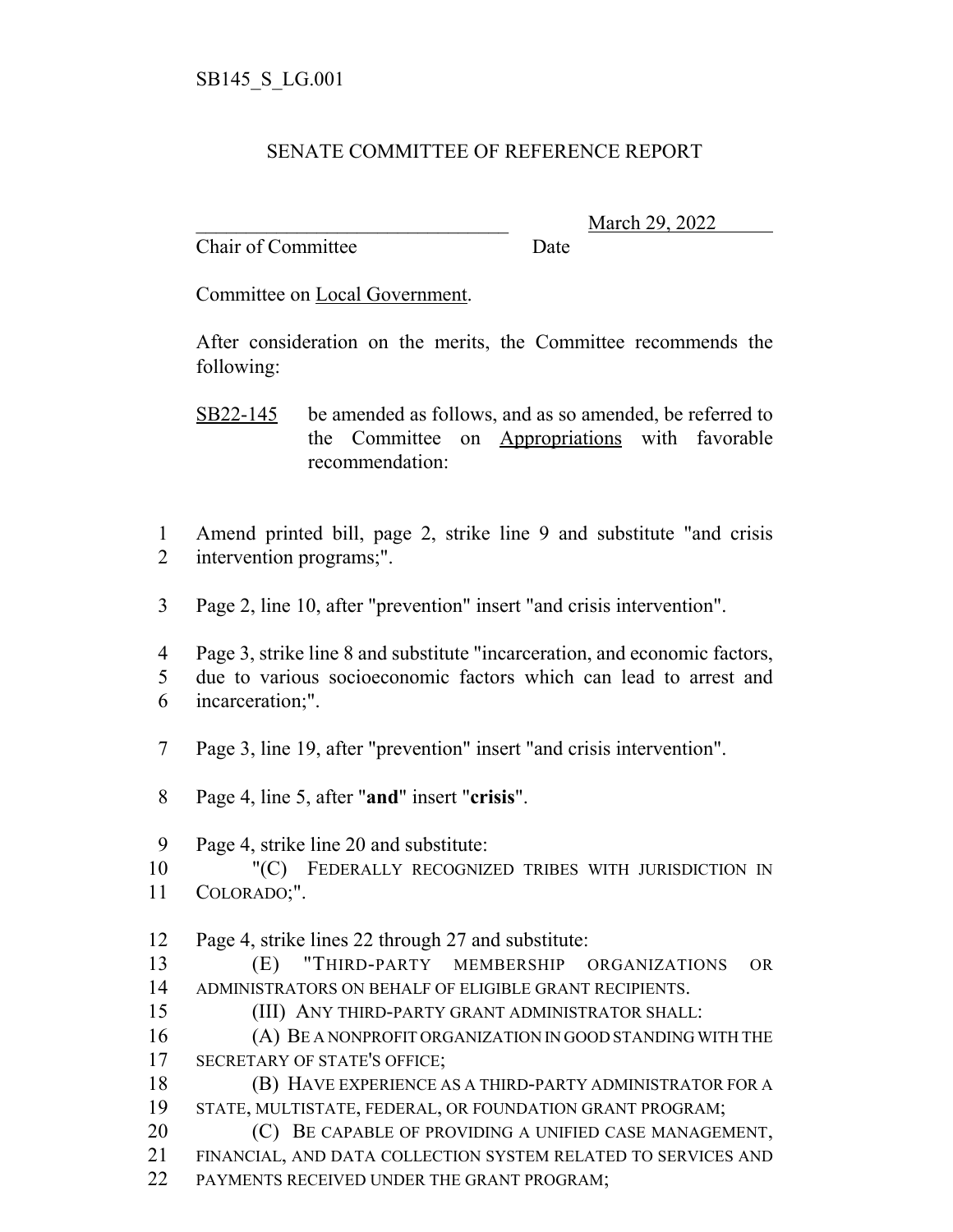(D) BE CAPABLE OF PROVIDING TECHNICAL ASSISTANCE AND OTHER ORGANIZATIONAL DEVELOPMENT SERVICES TO GRANTEES TO IMPROVE DELIVERY OF SERVICES, FINANCIAL MANAGEMENT, OR DATA COLLECTION; AND

 (E) HAVE EXPERIENCE AND COMPETENCY IN WORKING WITH UNDERSERVED COMMUNITIES, PARTICULARLY COMMUNITIES OF COLOR.

- (IV) ELIGIBLE ENTITIES MAY JOINTLY COLLABORATE ON APPLICATIONS.".
- Renumber succeeding subparagraphs accordingly.
- Page 5, strike lines 8 and 9 and substitute:
- (F) OTHER RESEARCH-INFORMED CRIME AND CRISIS PREVENTION
- AND RECIDIVISM REDUCTION PROGRAMS; AND".
- Page 5, strike lines 25 and 26 and substitute "DIVISION SHALL WORK TO
- ENSURE ELIGIBLE COMMUNITIES ARE INFORMED OF THE EXISTENCE OF THE GRANT PROGRAM.".
- Page 6, line 9, strike "AND".

 Page 6, line 13, strike "GRANTS" and substitute "A ONE- OR TWO-YEAR GRANT".

 Page 6, line 14, after "GRANTS." add "IF A GRANTEE THAT RECEIVED A TWO-YEAR GRANT DECIDES NOT TO ACCEPT GRANT FUNDING IN THE SECOND YEAR, THE DIRECTOR MAY APPORTION THOSE GRANT FUNDS TO OTHER GRANTEES; AND

23 (d) IN AWARDING GRANTS, GIVE CONSIDERATION TO APPLICANTS THAT ARE CULTURALLY COMPETENT, GENDER-RESPONSIVE, AND REPRESENTATIVE OF THE INDIVIDUALS THE APPLICANT GENERALLY SEEKS TO SERVE WITH THE GRANT.".

 Page 6, line 17, after the period insert "THE DIRECTOR SHALL ENSURE THAT THE COMPOSITION OF THE COMMITTEE IS RACIALLY, ETHNICALLY, AND GEOGRAPHICALLY DIVERSE AND REPRESENTATIVE OF THE COMMUNITIES WHERE CRIME IS DISPROPORTIONATELY HIGH.".

Page 6, line 18, strike "ELEVEN" and substitute "THIRTEEN".

 Page 6, line 26, strike "POLICY;" and substitute "POLICY AND RESEARCH OR EVALUATION OF EFFECTIVE COMMUNITY-BASED SERVICES THAT

REDUCE CRIME AND VIOLENCE;".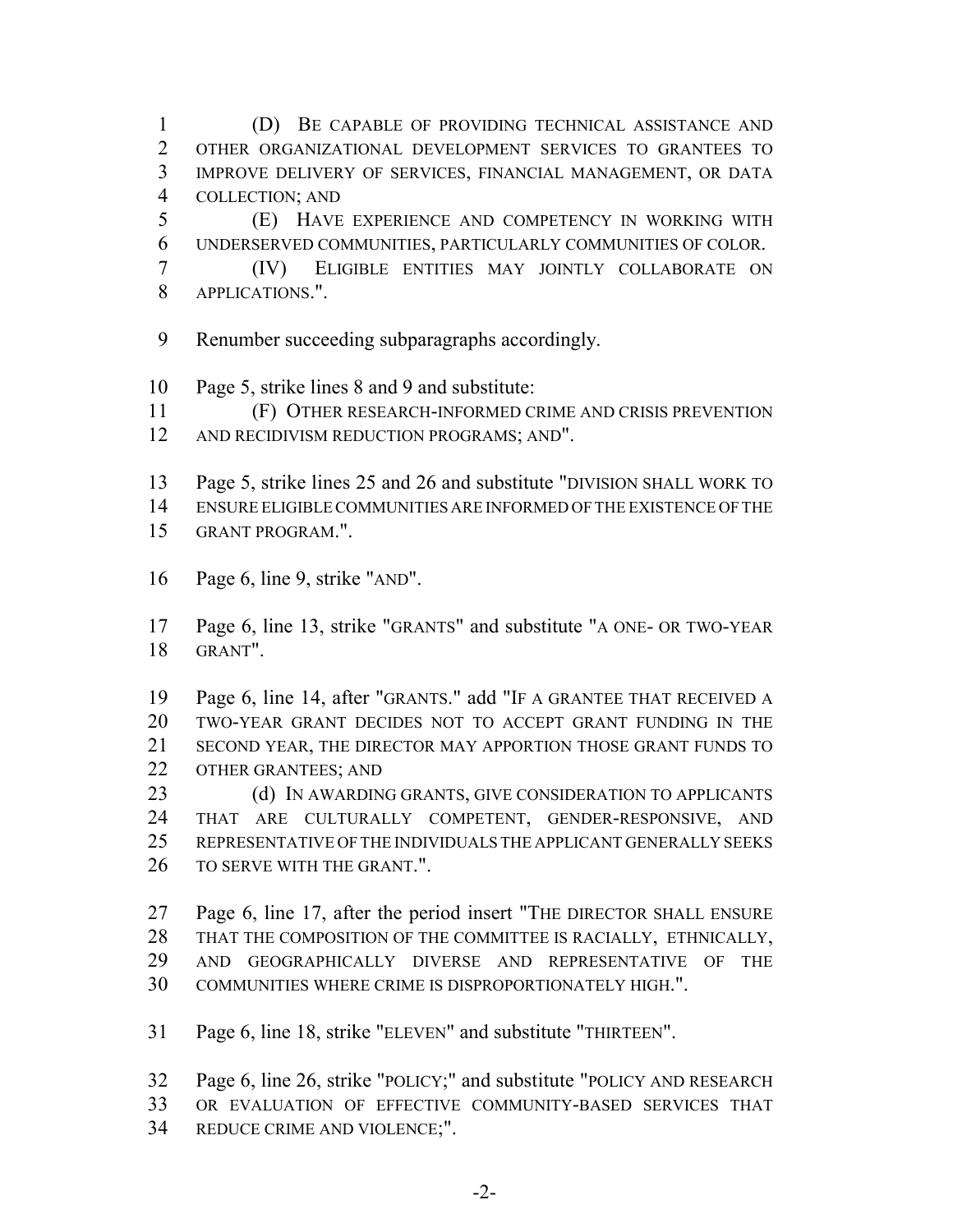- Page 7, after line 1 insert:
- "(C) A MEMBER OF LAW ENFORCEMENT FROM A COMMUNITY OF
- OVER FOUR HUNDRED THOUSAND RESIDENTS;".
- Reletter succeeding sub-subparagraphs accordingly.
- Page 7, strike line 3 and substitute "BETWEEN FIFTY THOUSAND AND FOUR HUNDRED THOUSAND RESIDENTS;".
- Page 7, before line 7, insert:
- (F) A MEMBER WHO REPRESENTS A FEDERALLY RECOGNIZED TRIBE WITH JURISDICTION IN COLORADO;".
- Reletter succeeding sub-subparagraphs accordingly.
- Page 7, strike line 8 and substitute "13-90-107 (1)(k)(II), WITH EXPERIENCE IN PROVIDING CULTURALLY RESPONSIVE SERVICES IN COMMUNITIES OF COLOR OR A REPRESENTATIVE FROM A COMMUNITY-BASED VICTIM SERVICES ORGANIZATION THAT SPECIALIZES 15 IN SERVING VICTIMS OF COLOR;".
- Page 7, line 10, strike "HEALTH-CARE;" and substitute "HEALTH CARE WITH EXPERIENCE IN PROVIDING CULTURALLY RESPONSIVE CARE IN COMMUNITIES OF COLOR AND UNDERSERVED POPULATIONS;".
- Page 7, strike line 12, and substitute "SPECIALIZING IN DIVERTING INDIVIDUALS FROM THE CRIMINAL JUSTICE SYSTEM WITH EXPERIENCE IN PROVIDING CULTURALLY RESPONSIVE SERVICES IN COMMUNITIES OF 22 COLOR AND UNDERSERVED POPULATIONS;".
- Page 7, strike lines 13 and 14.
- Page 7, strike line 15 and substitute:
- "(J) A MEMBER WHO SPECIALIZES IN VIOLENCE PREVENTION, INCLUDING IN COMMUNITIES OF COLOR AND UNDERSERVED POPULATIONS; AND
- **(K) A COMMUNITY REPRESENTATIVE.".**
- Page 7, strike lines 24 through 27 and substitute:

 (d) IF NECESSARY, IN EACH FISCAL YEAR THE DIVISION MAY RELEASE UP TO TWENTY-FIVE PERCENT OF THE TOTAL YEARLY GRANT AWARD TO A GRANTEE TO BE USED FOR GRANTEE START-UP EXPENSES NECESSARY TO IMPLEMENT THE GRANTS, INCLUDING HIRING PROGRAM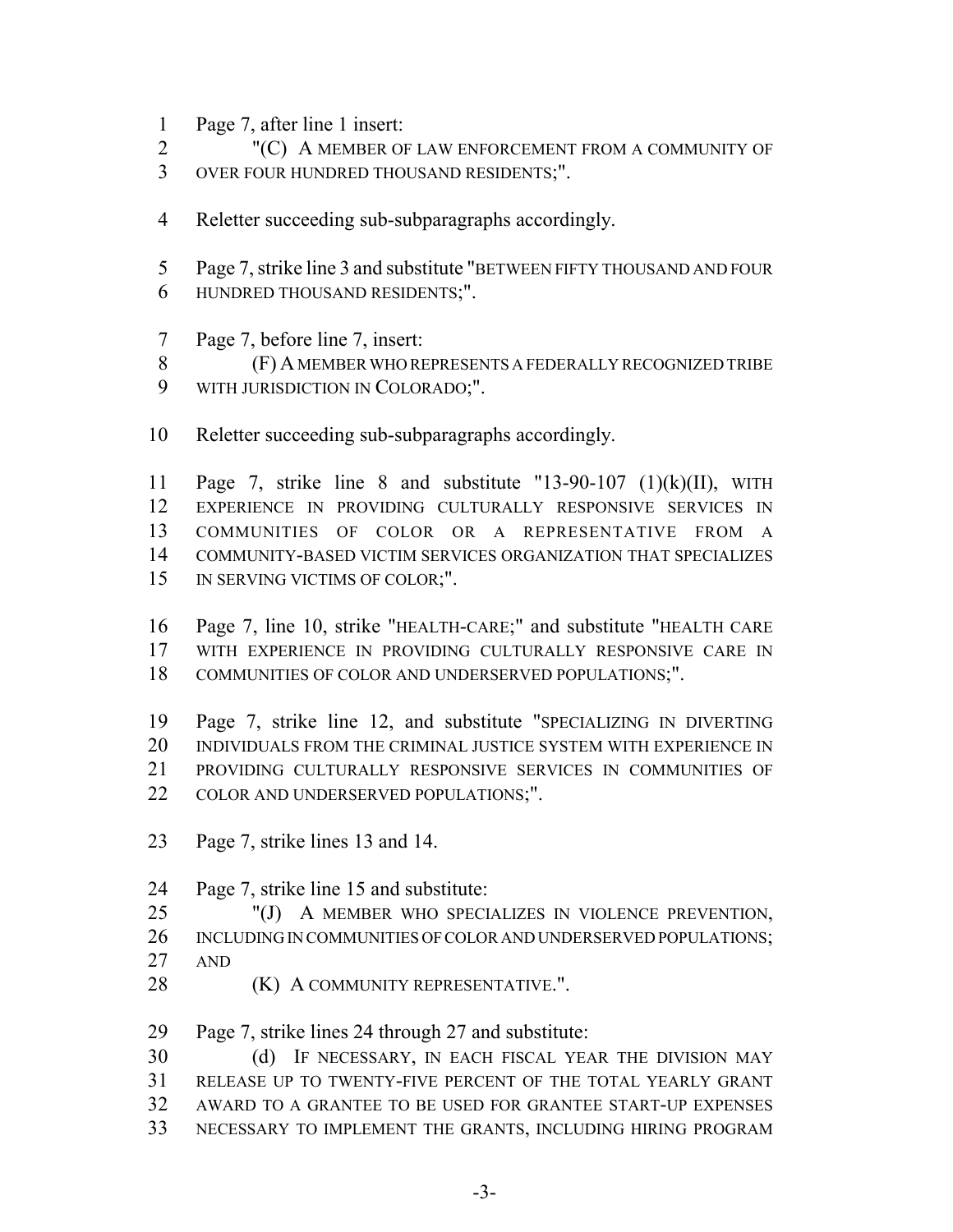- STAFF, ADMINISTRATIVE EXPENSES, OR OTHER ALLOWABLE EXPENSES
- DETERMINED BY THE DIVISION AND DOCUMENTED BY THE APPLICANT.
- APPLICANTS MUST NOT USE MORE THEN TEN PERCENT OF THE TOTAL
- YEARLY GRANT AWARD FOR ADMINISTRATIVE COSTS.".
- Page 8, strike lines 1 and 2.
- Page 8, line 18, after "(c)" insert "(I)".
- Page 8, after line 21 insert:

8 "(II) EACH YEAR, THE EXECUTIVE DIRECTOR SHALL AWARD GRANTS FROM THE GRANT PROGRAM OF NOT LESS THAN TWO MILLION FIVE HUNDRED THOUSAND DOLLARS IN TOTAL TO:

 (A) LAW ENFORCEMENT AGENCIES, INCLUDING TRIBAL LAW ENFORCEMENT AGENCIES; OR

- (B) COUNTY AND MUNICIPAL GOVERNMENTS, INCLUDING LOCAL 14 HEALTH OR HUMAN SERVICE AGENCIES.
- (III) EACH YEAR, THE EXECUTIVE DIRECTOR SHALL AWARD GRANTS FROM THE GRANT PROGRAM OF NOT LESS THAN TWO MILLION FIVE HUNDRED THOUSAND DOLLARS IN TOTAL TO COMMUNITY-BASED ORGANIZATIONS.
- (IV) EACH YEAR, THE EXECUTIVE DIRECTOR MAY AWARD GRANTS FROM THE MONEY REMAINING AFTER THE MONEY IS AWARDED PURSUANT 21 TO SUBSECTIONS  $(4)(c)(II)$  AND  $(4)(c)(III)$  OF THIS SECTION TO THE ENTITIES IDENTIFIED IN THOSE SUBSECTIONS. FOR GRANTS AWARDED 23 PURSUANT TO THIS SUBSECTION  $(4)(c)(IV)$ , THE EXECUTIVE DIRECTOR SHALL GIVE PREFERENCE TO APPLICATION IN WHICH TWO OR MORE ELIGIBLE ENTITIES COLLABORATED.".
- Page 9, line 2, after the second "A" insert "NARRATIVE AND FINANCIAL".
- Page 9, line 3, strike "UTILIZED" and substitute "UTILIZED, INCLUDING DATA AND OTHER INFORMATION RELEVANT TO THE PERFORMANCE
- METRICS ESTABLISHED IN SUBSECTION (2) OF THIS SECTION,".
- Page 9, line 17, strike "AND".
- Page 9, line 19, strike "OFFICERS." and substitute "OFFICERS; AND
- (III) IMPROVE RELATIONSHIPS BETWEEN LAW ENFORCEMENT AND
- IMPACTED COMMUNITIES.".
- Page 9, strike line 22 and substitute "MUNICIPALITIES AND COUNTIES,
- TRIBAL LAW ENFORCEMENT AGENCIES THAT SERVE FEWER THAN FIFTY".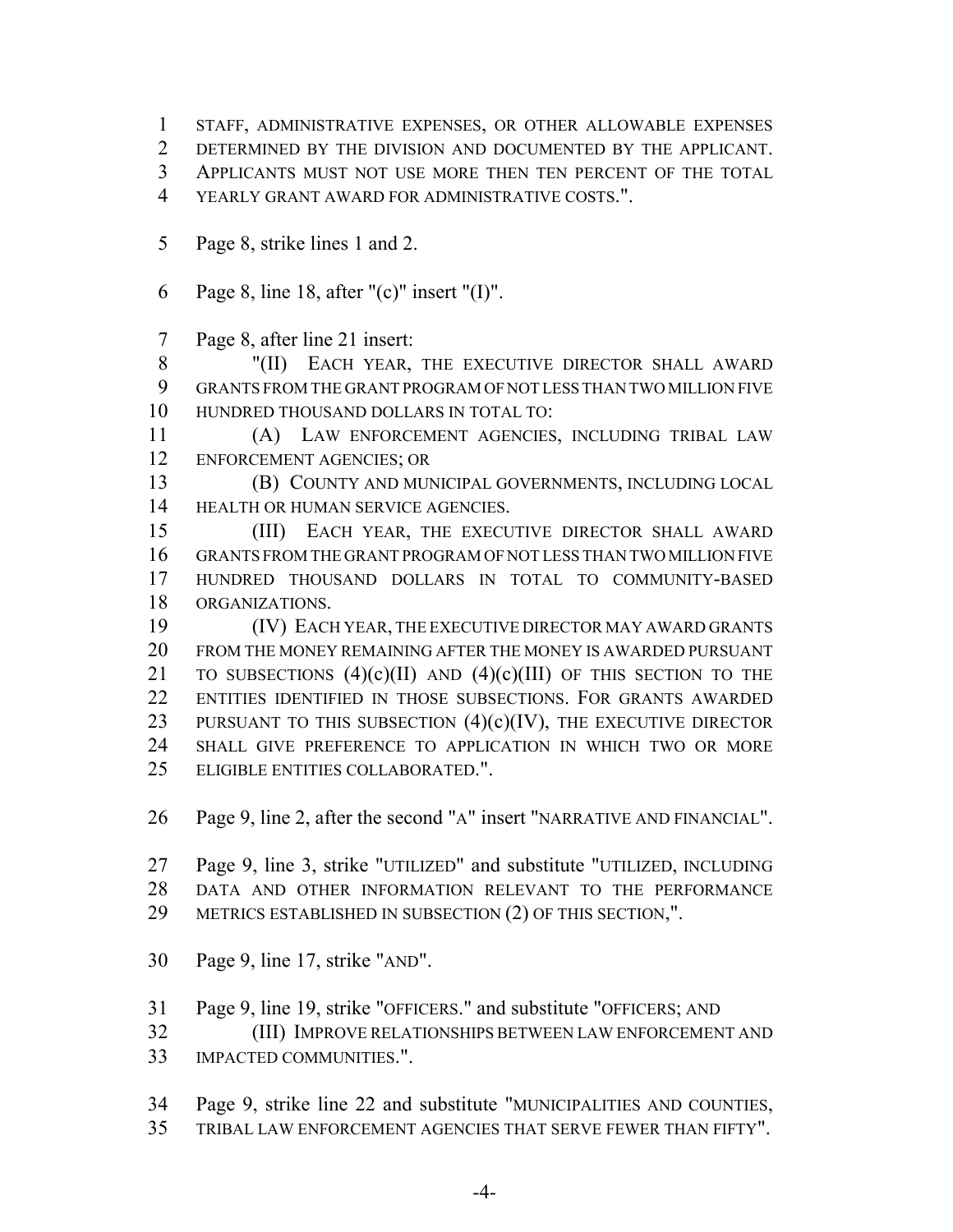- Page 9, line 23, strike "RESIDENTS;" and substitute "RESIDENTS, AND
- THIRD-PARTY MEMBERSHIP ORGANIZATIONS ON BEHALF OF A LAW ENFORCEMENT AGENCY;".
- Page 11, line 3, strike "HEALTH" and substitute "HEALTH, IMPLICIT BIAS,
- CULTURAL COMPETENCY, CRITICAL INCIDENT, DE-ESCALATION, AND TRAUMA RECOVERY".
- Page 11, line 4, strike "AND".

Page 11, line 6, strike "OFFICERS." and substitute "OFFICERS; AND

(V) INCREASE ACTIVITIES INTENDED TO FOSTER A MORE POSITIVE

- RELATIONSHIP BETWEEN LAW ENFORCEMENT AND IMPACTED COMMUNITIES.".
- Page 12, line 2, strike "APPLICATIONS" and substitute "APPLICATIONS, PERFORMANCE METRICS THAT GRANTEES WILL BE EXPECTED TO PROVIDE,

DATA AND OTHER RELEVANT INFORMATION REQUIRED AS PART OF THEIR

- GRANT REPORT DESCRIBED IN SUBSECTION (5) OF THIS SECTION,".
- Page 12, line 16, strike "AND".
- Page 12, line 22, strike "TRAINER." and substitute "TRAINER; AND
- 18 (d) DEVELOP GOALS FOR FOSTERING BETTER RELATIONSHIPS
- BETWEEN LAW ENFORCEMENT AND IMPACTED COMMUNITIES.".

 Page 12, line 25, after the period insert "THE EXECUTIVE DIRECTOR SHALL ENSURE THAT THE COMPOSITION OF THE COMMITTEE IS RACIALLY, ETHNICALLY, AND GEOGRAPHICALLY DIVERSE AND REPRESENTATIVE OF 23 THE COMMUNITIES WHERE CRIME IS DISPROPORTIONATELY HIGH." and strike "TEN" and substitute "TWELVE".

 Page 13, line 11, strike "ISSUES;" and substitute "ISSUES, WITH EXPERIENCE IN PROVIDING CULTURALLY RESPONSIVE CARE IN COMMUNITIES OF COLOR AND UNDERSERVED POPULATIONS;".

 Page 13, line13, strike "13-90-107 (1)(k)(II);" and substitute "13-90-107 (1)(k)(II), with EXPERIENCE IN PROVIDING CULTURALLY RESPONSIVE SERVICES IN COMMUNITIES OF COLOR, OR A REPRESENTATIVE FROM A COMMUNITY-BASED VICTIM SERVICES ORGANIZATION THAT SPECIALIZES IN SERVING VICTIMS OF COLOR;".

Page 13, line 18, strike "AND".